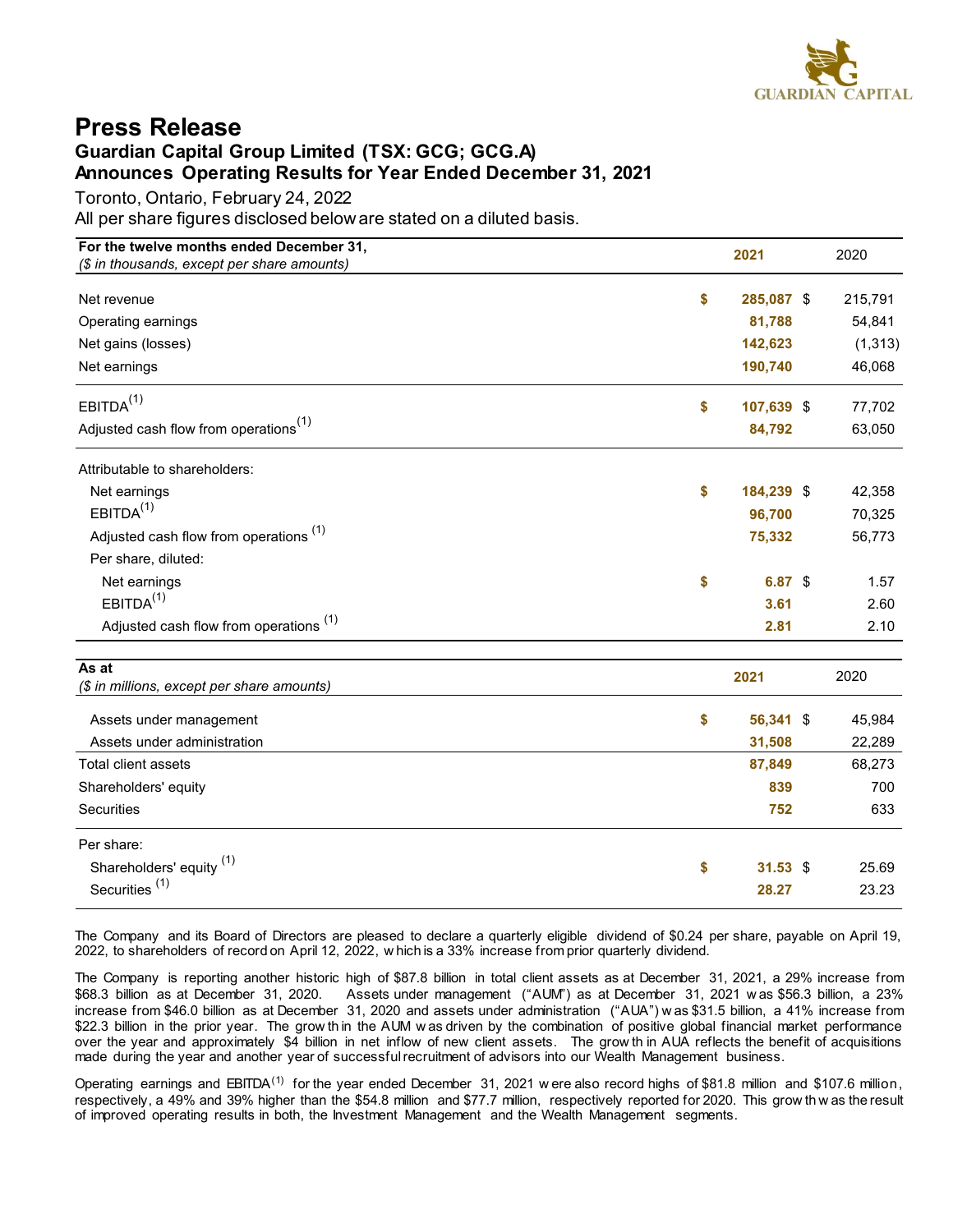<span id="page-1-0"></span>Net revenue for the year grew to another all-time high of \$285.1 million, 32% or \$69.3 million higher than the \$215.8 million reported in the prior year. The increase is largely due to our organic grow th in revenues, and the addition of revenues from the acquired businesses in the current and prior year.

Expenses in the year w ere \$203.3 million, a \$42.3 million increase from \$161.0 million in the prior year. The higher expenses reflect the grow th in our businesses, the strategic investments made in the Canadian Retail Asset Management initiative and the expenses associated w ith Guardian Partner Inc., w hich w as acquired in March of 2021.

Net gains for the year w ere \$142.6 million, compared to Net losses of \$1.3 million in the prior year. The Net gains in the current year w ere due largely to the increases in the fair values of our securities holdings, of w hich, the increase in fair value of our holdings of BMO shares w ere \$90.4 million.

The Company's Net earnings attributable to shareholders for the year w ere \$184.2 million, compared to \$42.4 million in 2020. The Net gains as described above, compared to the small Net losses in the prior year, had the most significant impact on the change in Net earnings. The grow th in Operating earnings also contributed substantially to the increase in the Net earnings attributable to shareholders.

EBITDA attributable to shareholders<sup>[\(1\)](#page-0-0)</sup> for the year was \$96.7 million, compared to \$70.3 million in the prior year. Adjusted cash flow from operations attributable to shareholders<sup>[\(1\)](#page-0-0)</sup> for the year w as \$75.3 million, compared to \$56.8 million in the prior year. Increases in both measures reflect the grow th in Operating earnings, as described above.

The Company's Shareholders' equity as at December 31, 2021 increased to \$839 million, or \$31.53 per share<sup>[\(1\)](#page-0-0)</sup>, from \$700 million, or \$25.69 per share<sup>[\(1\)](#page-0-0)</sup> as at December 31, 2020. Since December 31, 2020, the Company returned to shareholders \$18.5 million in dividends and \$25.1 million in share buybacks. The fair value of the Company's Securities as at December 31, 2021 increased to \$752 million, or \$28.27 per share<sup>[\(1\)](#page-0-0)</sup>, from \$633 million, or \$23.23 per share<sup>(1)</sup> as at December 31, 2020.

The Company's financial results for the past eight quarters are summarized in the following table.

|                                                                                    |      | Dec 31,<br>2021     | Sep 30,<br>2021                                                       | Jun 30,<br>2021     | Mar 31,<br>2021     | Dec 31,<br>2020     | Sep 30,<br>2020     | Jun 30.<br>2020       | Mar 31,<br>2020  |
|------------------------------------------------------------------------------------|------|---------------------|-----------------------------------------------------------------------|---------------------|---------------------|---------------------|---------------------|-----------------------|------------------|
| As at $(\$ in millions)$<br>Assets under management<br>Assets under administration | S    | 56.341 \$<br>31,508 | 53,113 \$<br>30,015                                                   | 51,960 \$<br>29,582 | 47,945 \$<br>28,376 | 45,984 \$<br>22,289 | 32,733 \$<br>20,755 | $31,200$ \$<br>20,010 | 27,527<br>18,152 |
| Total client assets                                                                |      | 87,849              | 83,128                                                                | 81,542              | 76,321              | 68,273              | 53,488              | 51,210                | 45,679           |
| For the three months ended $(\$$ in thousands)                                     |      |                     |                                                                       |                     |                     |                     |                     |                       |                  |
| Net revenue                                                                        | S    | 78,049 \$           | 72,384 \$                                                             | 69,960 \$           | 64,694 \$           | 63,724 \$           | 52,042 \$           | 50,124 \$             | 49,901           |
| Operating earnings                                                                 |      | 22,314              | 20,771                                                                | 21,199              | 17,504              | 18,493              | 12,108              | 13,427                | 10,813           |
| Net gains (losses)                                                                 |      | 52,331              | (8, 146)                                                              | 56,467              | 41,971              | 80,983              | 35,739              | 43,254                | (161, 289)       |
| Net earnings (losses)<br>Net earnings (loss) attributable to shareholders          |      | 64,451<br>62,421    | 8,597<br>7,054                                                        | 66,831<br>65,138    | 50,861              | 87.083<br>86,039    | 42.652<br>42,201    | 51,244                | (134, 911)       |
|                                                                                    |      |                     |                                                                       |                     | 49,625              |                     |                     | 50,486                | (136, 368)       |
| $(in \, \$)$                                                                       |      |                     |                                                                       |                     |                     |                     |                     |                       |                  |
| Net earnings (loss) attributable to shareholders:                                  |      |                     |                                                                       |                     |                     |                     |                     |                       |                  |
| Per Class A and Common share                                                       |      |                     |                                                                       |                     |                     |                     |                     |                       |                  |
| Basic                                                                              | \$   | 2.52 <sup>5</sup>   | $0.28$ \$                                                             | $2.59$ \$           | $1.95$ \$           | 3.38 <sup>5</sup>   | $1.66$ \$           | 1.99S                 | (5.35)           |
| <b>Diluted</b>                                                                     |      | 2.35                | 0.27                                                                  | 2.42                | 1.83                | 3.17                | 1.56                | 1.87                  | (5.35)           |
| Dividends paid on Class A and Common shares                                        | - \$ | $0.18$ \$           | $0.18$ \$                                                             | $0.18$ \$           | $0.16$ \$           | $0.16$ \$           | $0.16$ \$           | $0.16$ \$             | 0.15             |
| As at                                                                              |      |                     |                                                                       |                     |                     |                     |                     |                       |                  |
| Shareholders' equity (\$ in thousands)                                             |      | \$838,520           | \$781,334 \$780,323 \$737,363 \$699,610 \$631,863 \$596,265 \$562,821 |                     |                     |                     |                     |                       |                  |
| Per Class A and Common share (in \$)                                               |      |                     |                                                                       |                     |                     |                     |                     |                       |                  |
| Basic                                                                              | \$   | 33.89 \$            | $31.56$ \$                                                            | $31.15$ \$          | $29.02$ \$          | $27.43$ \$          | 24.80 \$            | $23.50$ \$            | 22.18            |
| <b>Diluted</b>                                                                     |      | 31.53               | 29.40                                                                 | 29.09               | 27.14               | 25.69               | 23.25               | 22.07                 | 20.94            |
| Total Class A and Common shares outstanding<br>(shares in thousands)               |      | 26,954              | 26,968                                                                | 27,263              | 27,691              | 27,740              | 27,758              | 27,758                | 27,758           |

Guardian Capital Group Limited is a diversified financial services company founded in 1962. The Company is headquartered in Canada and also has offices in the United Kingdom, the United States and the Caribbean. It provides investment and w ealth management services to clients and services to financial advisors in its national mutual fund dealer, securities dealer, and life insurance managing general agency. Its Common and Class A shares are listed on The Toronto Stock Exchange.

For further information, contact:

Donald Yi George Mavroudis

Chief Financial Officer<br>
(416) 350-3136<br>
(416) 364-8341 (416) 364-8341

 $^{(1)}$  $^{(1)}$  $^{(1)}$ The Company's management uses EBITDA, EBITDA attributable to shareholders, including the per share amount, Adjusted cash flows from operations, Adjusted cash flow from operations attributable to shareholders, including the per share amount, Shareholders' equity per share and Securities per share to evaluate and assess the